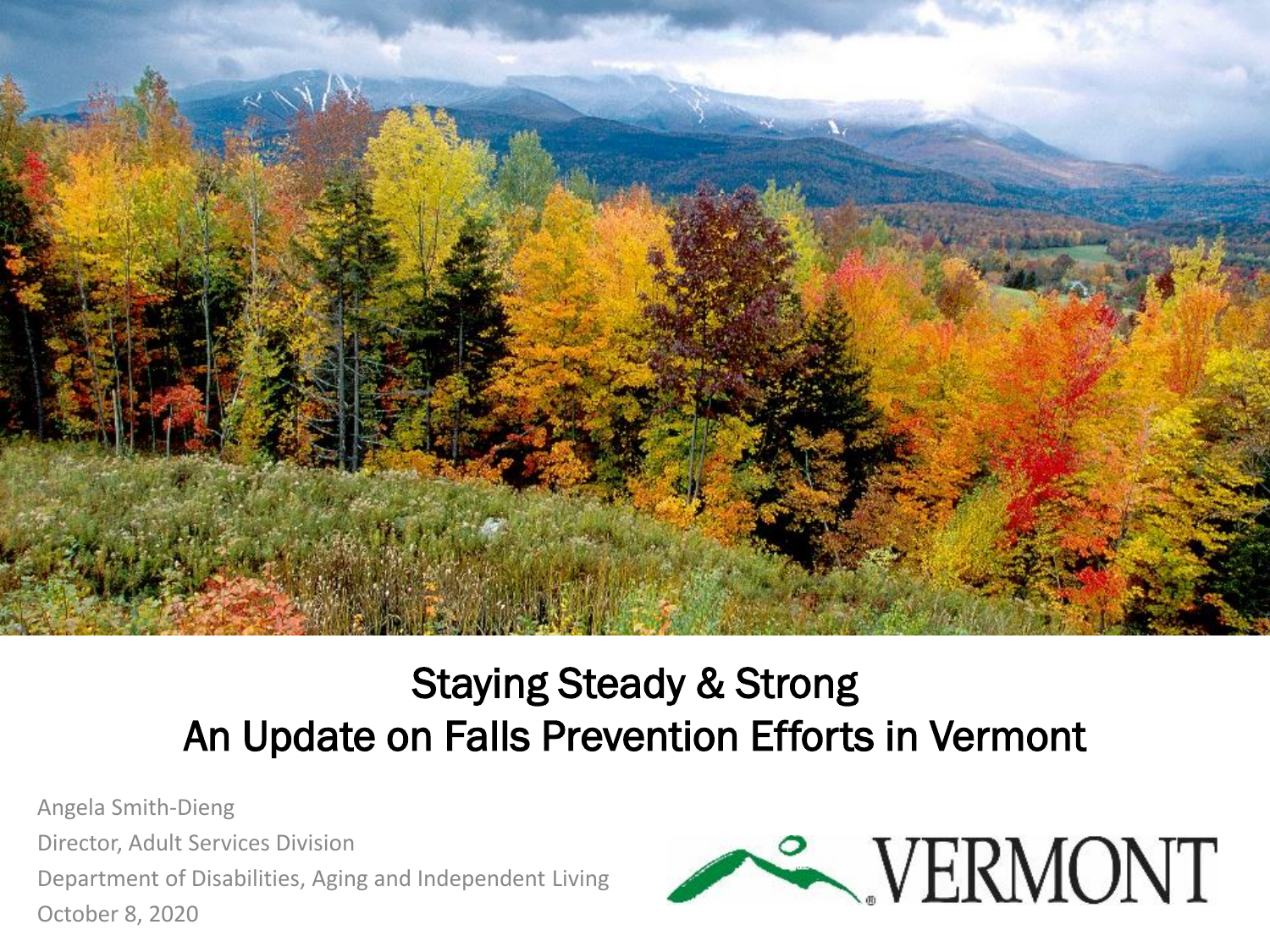## What is the problem? Falls Facts in Vermont

- Vermont ranks 48<sup>th</sup> in the nation for our high rate of falls.
- 1 in 3 older Vermonters age 65+ reports falling in the last 12 months (BRFSS).
- Falls are and have been the leading cause of injury and death among older Vermonters.
- An average hospital cost for a fall injury is \$30,000.
- Falls among older adults cost the U.S. health care system \$34 billion in direct medical costs.

Learn more facts on falls from the [Department of Health.](https://www.healthvermont.gov/emergency-preparedness-ems/injury-prevention/prevent-falls)

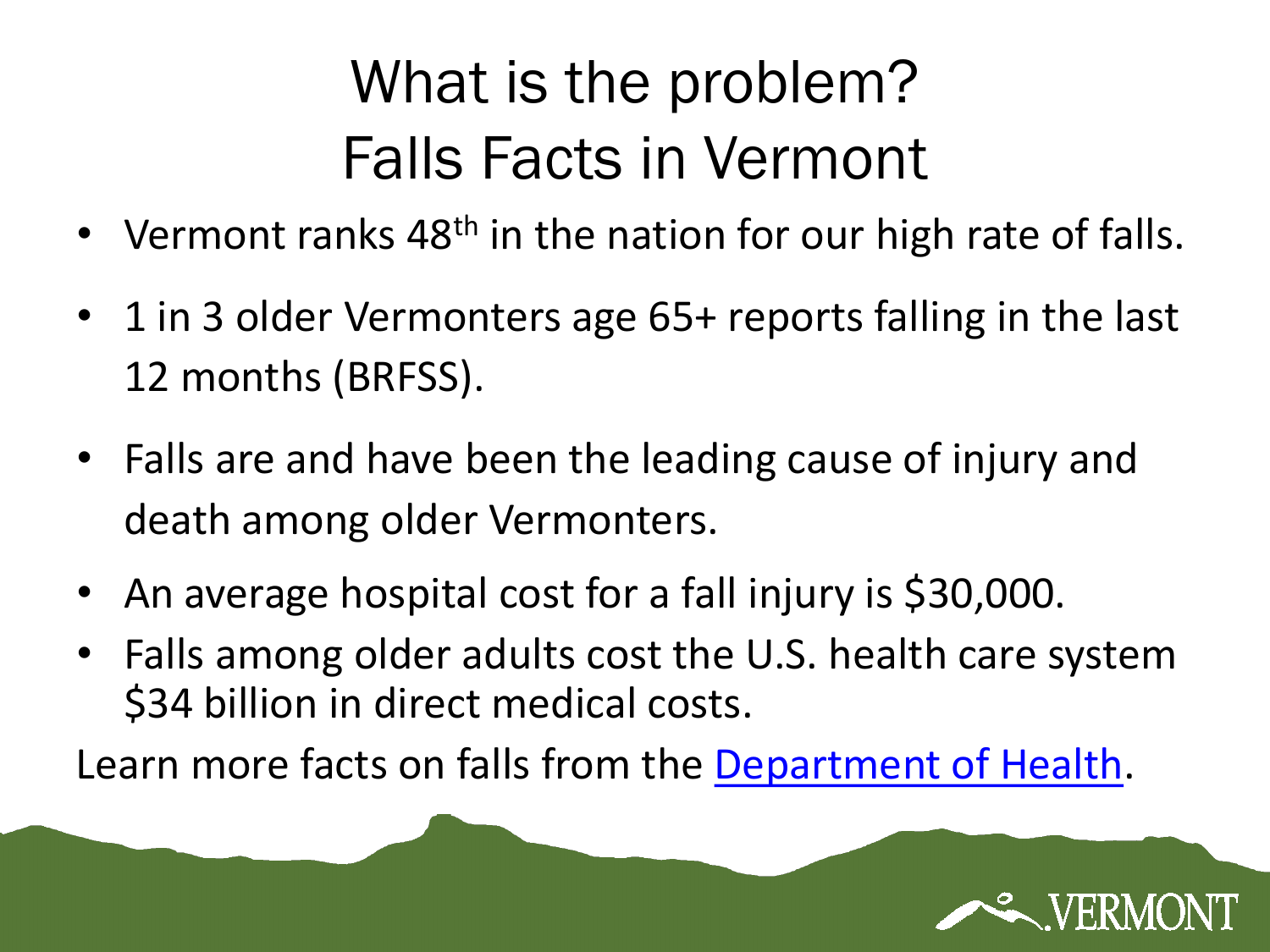#### What is the solution? Falls Prevention Work in Vermont

Strategic Areas of Focus:

- Increasing Education & Awareness
- Improving Screening & Assessment
- Expansion of Programs & Interventions

Collaboration is Key: Local, Regional, National

- Falls Free Vermont Coalition
- New England Evidence-Based Collaborative
- NCOA Falls Prevention Collaborative

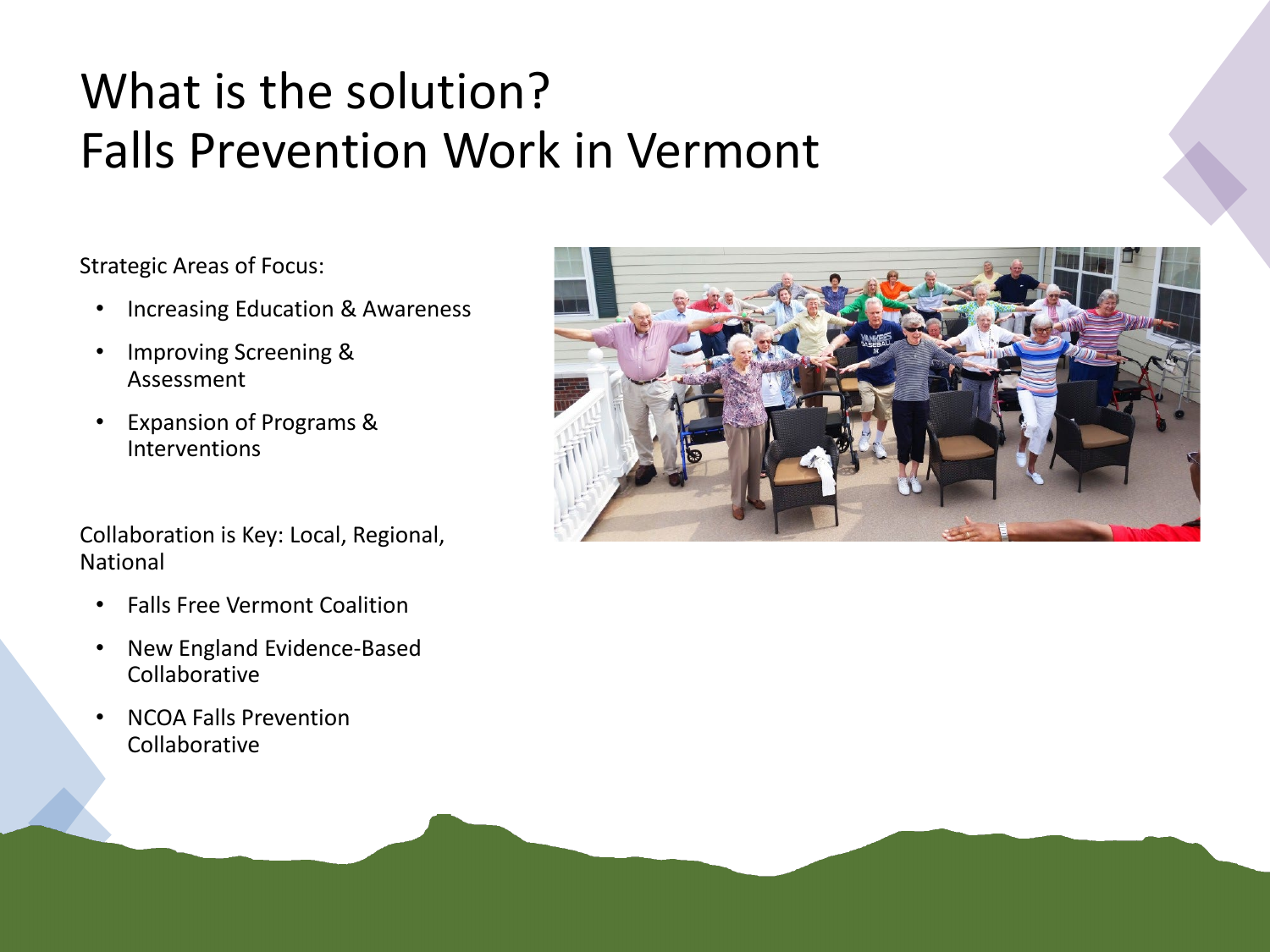

# Falls Prevention: The Basic Message

- Move your body.
- Talk to your healthcare provider.
- Get your eyes and ears checked regularly.
- Review your medications for side effects.
- Make your home safe.
- Talk to your family.
- Learn more at [fallsfreevermont.org](https://fallsfreevermont.org/ind-family/falls-prevention-information.php)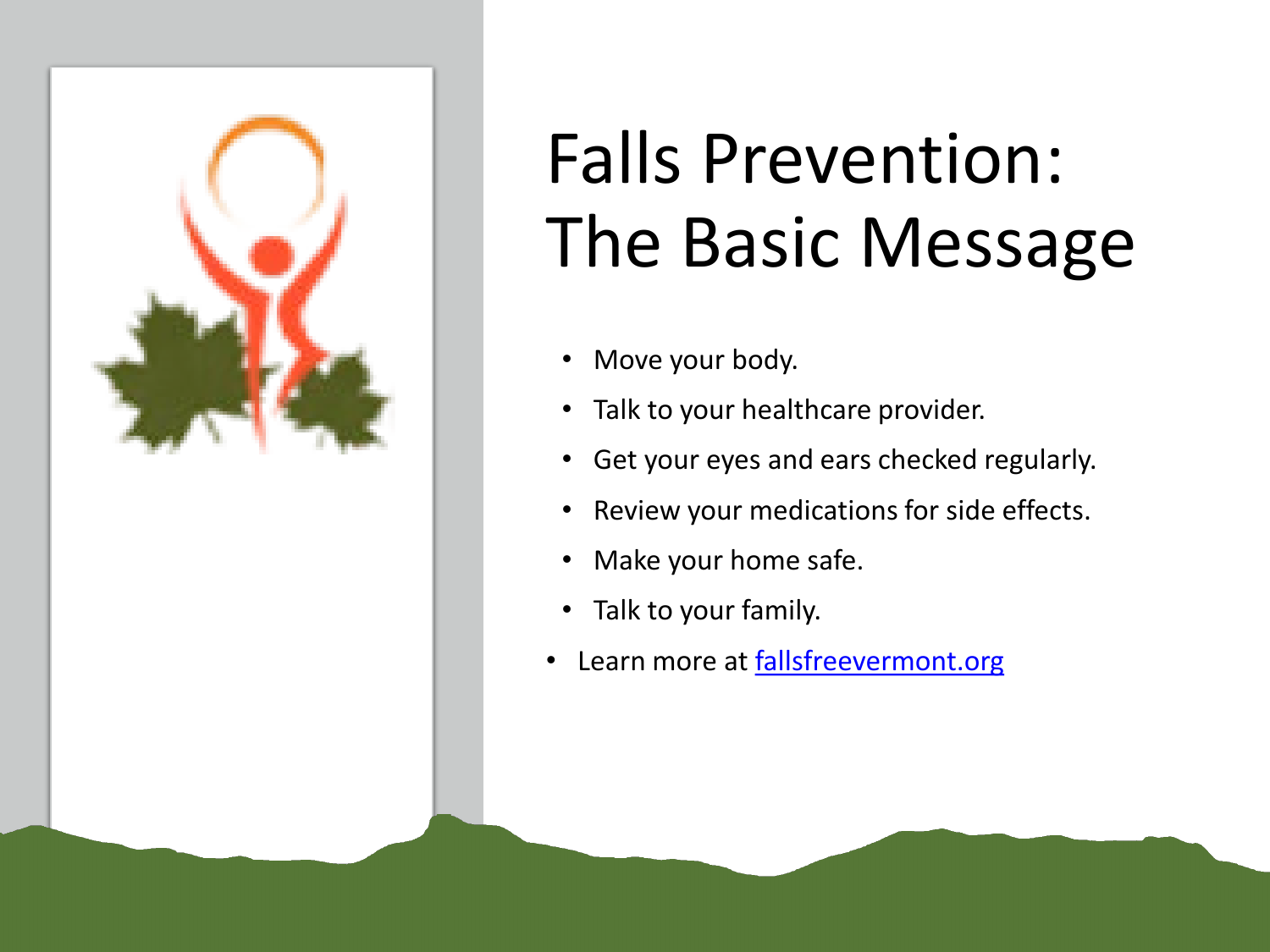# Reframing Falls Prevention



Tai Chi at Long Wind Farm

- We all want to stay strong and independent as we age. We don't have to fall or get hurt as we get older. We don't have to be afraid of falling.
- The causes of falls are complex, but Vermonters are problem solvers. We know there are proven preventions, and we can work together to make them happen across our state.
- Let us empower each other to stay healthy and strong as we get older, because we all have more to contribute – more skill, wisdom and experience.
- Let us create a Vermont community that fosters health and well-being and prevents falls for all of us, no matter our age.

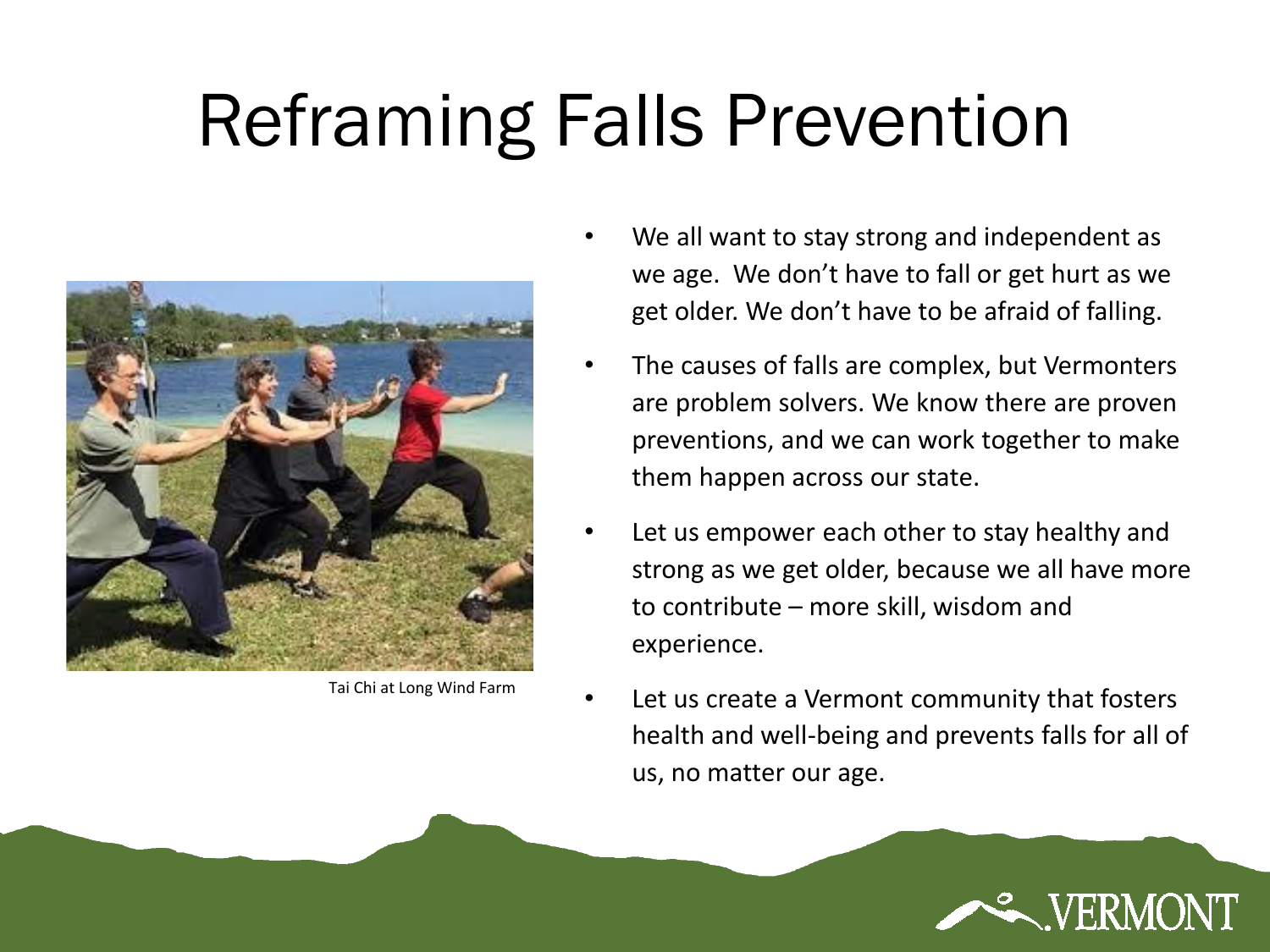## Programs/Interventions Proven to Reduce Falls & Promote Health

[CDC STEADI](https://www.cdc.gov/steadi/index.html) : Screening, Assessment, Intervention

Evidence-based Falls Prevention Programs Currently Offered in Vermont:

- Tai Chi for Arthritis / Tai Chi for Falls Prevention
- Arthritis Foundation Exercise Program (similar to "Bone Builders")
- A Matter of Balance
- Enhance Fitness

Evidence-based Falls Prevention Programs being explored in Vermont:

- CAPABLE
- Otago

More about these and other evidenced-based programs here: <https://www.ncoa.org/center-for-healthy-aging/>

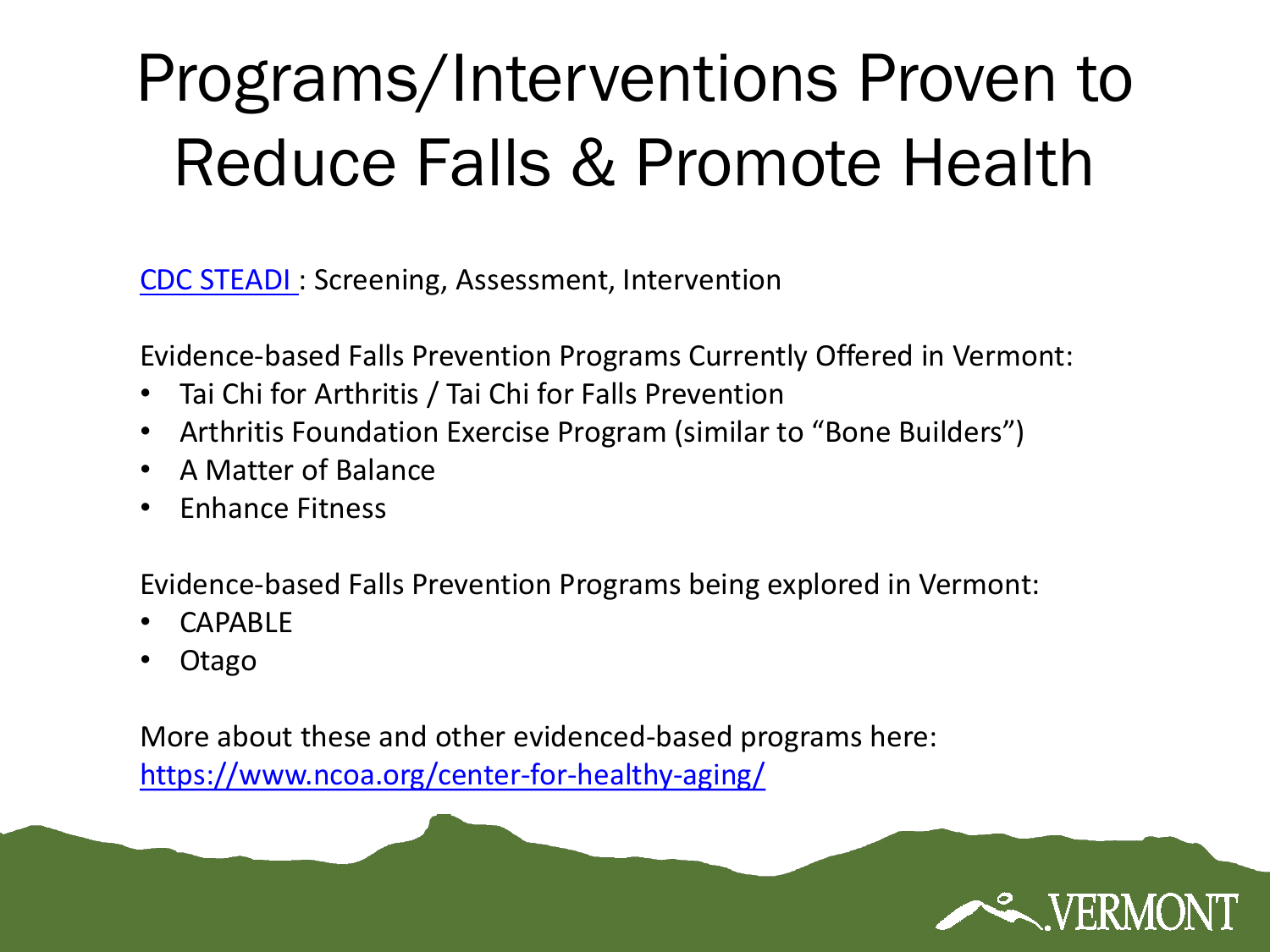## The Impact of COVID-19

- Loss of in-person group programming at many sites, including "Stay Steady" screenings.
	- Many online programs began with good participation
	- Need to promote self-directed screening such as the "[Falls Free Check Up](https://www.ncoa.org/healthy-aging/falls-prevention/falls-free-checkup/)."
- PTs reporting patients are weaker from lack of exercise during pandemic spring
	- In-home / self-management programs become more critical to promote
- COVID has framed all older Vermonters as vulnerable, increasing ageism
	- More important than ever to promote healthy aging and social connectedness



#### [Understanding Ageism and](https://www.geron.org/images/gsa/reframing/AgeismInfographic_final.pdf) COVID19 Infographic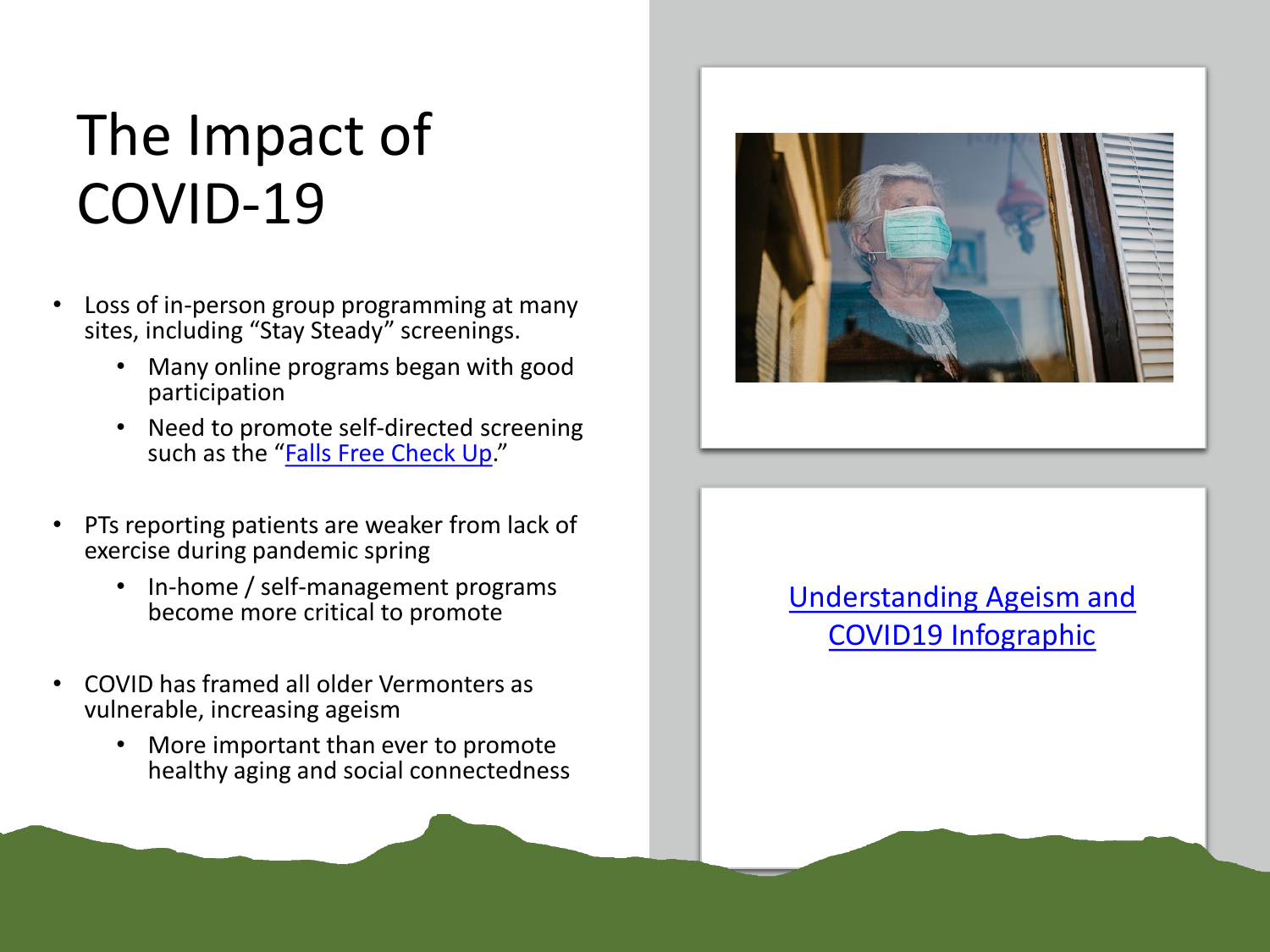### Vermont's Work Going Forward

- This is a long-term population health issue that impacts all of us. Because falls are multifactorial, we need a comprehensive and coordinated approach:
	- Across all levels of government, healthcare systems, service providers, and communities;
	- With evidence-based interventions across the lifespan and across the continuum of care that reach people at low, moderate and high risk;
	- And funding structures that support sustainability.

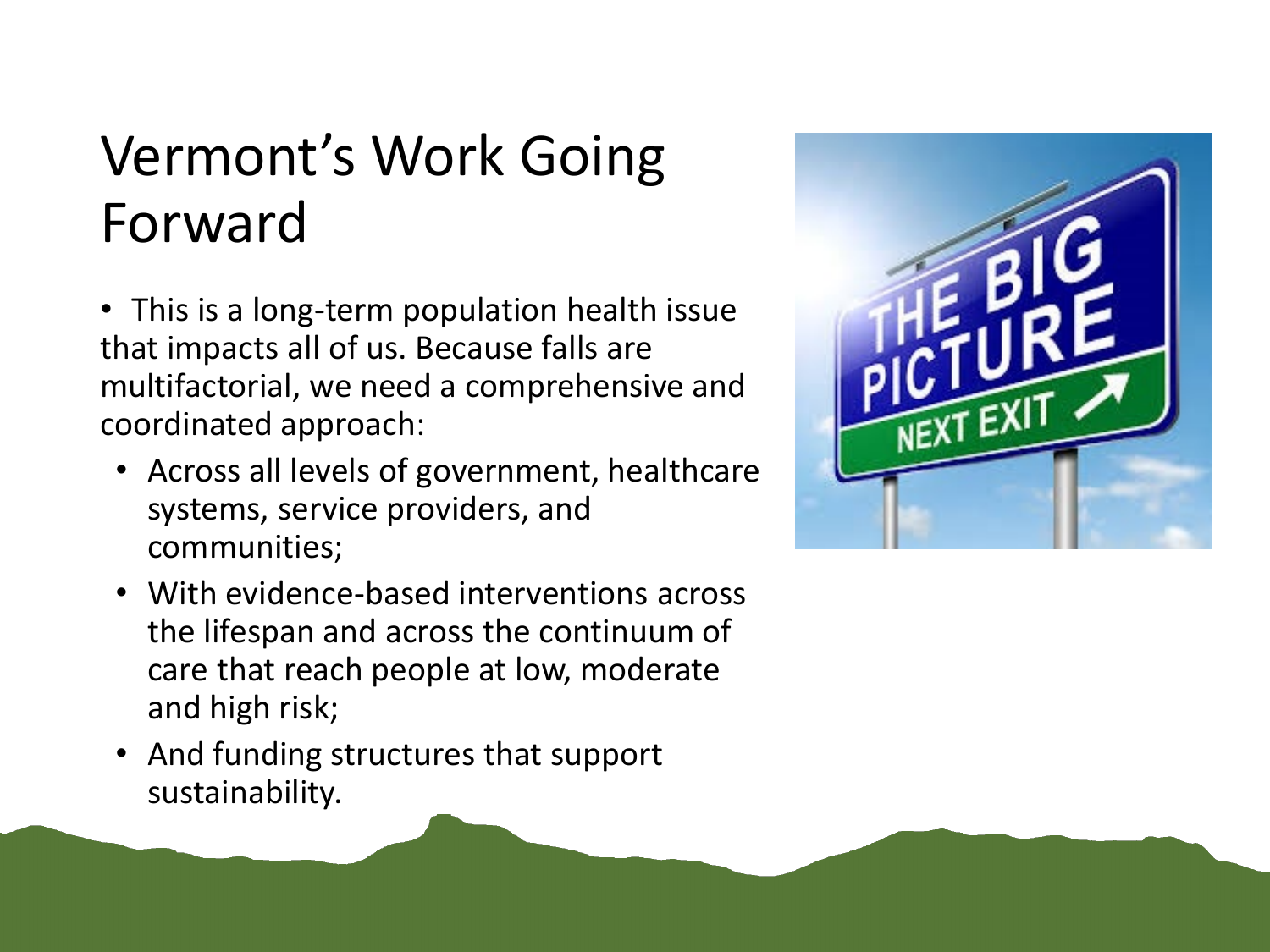#### Vermont's Work Going Forward

**Some Promising Initiatives:** 

- Northern Vermont University currently conducting study looking [at nutrition and falls risk](https://www.northernvermont.edu/falls-risk-and-nutrition-research-northern-vermont-university). Focus on research to build the evidencebase.
- New England Evidence-Based Collaborative. Focus on building sustainable falls prevention programming.
- [Older Vermonters Act](https://legislature.vermont.gov/Documents/2020/Docs/BILLS/H-0611/H-0611%20As%20Passed%20by%20Both%20House%20and%20Senate%20Unofficial.pdf) has passed; includes the development of an Action Plan for Aging Well, work towards making Vermont an Age-**Friendly State.**